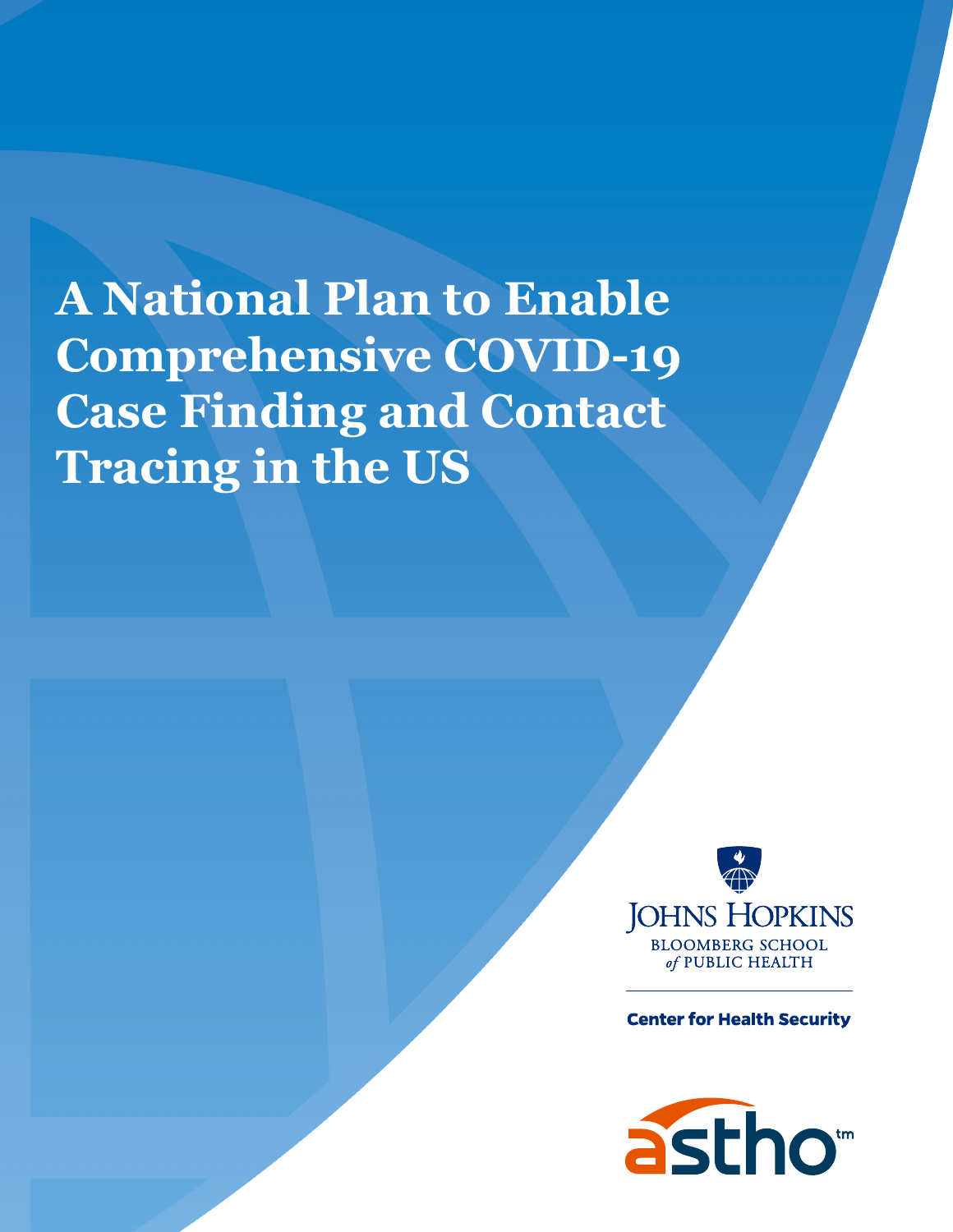#### **Lead Authors**

**Crystal Watson, DrPH, MPH** Senior Scholar, Assistant Professor Johns Hopkins Center for Health Security

**Anita Cicero, JD** Deputy Director Johns Hopkins Center for Health Security

**James Blumenstock, MA** Chief Program Officer for Health Security Association of State and Territorial Health Officials (ASTHO)

#### **Michael Fraser, PhD, CAE**

Chief Executive Officer Association of State and Territorial Health Officials (ASTHO)

#### **Johns Hopkins Center for Health Security Contributors Other Contributors**

**Divya Hosangadi, MSPH** Analyst, Research Associate

**Thomas Inglesby, MD** Director, Professor

**Elena Martin, MPH** Analyst, Research Associate

**Diane Meyer, RN, MPH** Managing Senior Analyst, Research Associate

**Michael Montague, PhD** Senior Scholar, Research Scientist

**Lucia Mullen, MPH** Analyst, Research Associate

**Jennifer Nuzzo, DrPH, SM** Senior Scholar, Associate Professor

**Christina Potter, MSPH** Analyst, Research Associate

**Caitlin Rivers, PhD, MPH** Senior Scholar, Assistant Professor

Published on April 10, 2020 Copyright © 2020 Johns Hopkins University

**Tara Kirk Sell, PhD, MA** Senior Scholar, Assistant Professor

**Matthew Shearer, MPH** Senior Analyst, Research Associate

**Marc Trotochaud, MSPH** Analyst, Research Associate

**Kelsey Lane Warmbrod, MS, MPH** Analyst, Research Associate

**Matthew Watson** Senior Analyst, Senior Research Associate

**Dylan George, PhD, MS** Vice President, Technical Staff, In-Q-Tel

**Emily Gurley, PhD** Associate Scientist, Johns Hopkins Bloomberg School of Public Health

**J.T. Lane, MPH** Chief Population Health and Innovation Officer, Association of State and Territorial Health Officials (ASTHO)

**Melissa Marx, PhD** Assistant Professor, Johns Hopkins Bloomberg School of Public Health

**Marcus Plescia, MD MPH** Chief Medical Officer, ASTHO

#### **Josh Sharfstein, MD**

Vice Dean for Public Health Practice and Community Engagement, Professor of the Practice, Johns Hopkins Bloomberg School of Public Health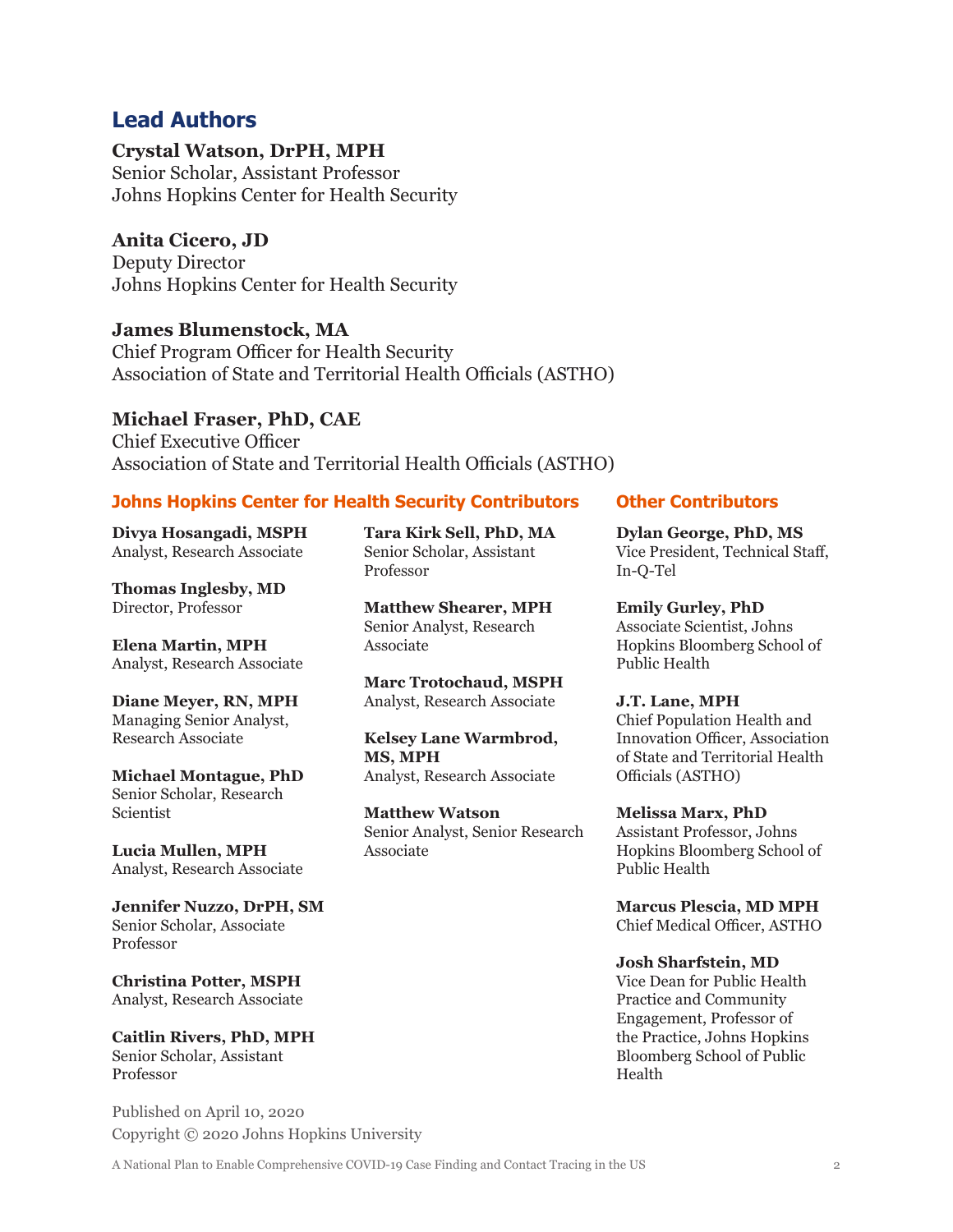## **Executive Summary**

In order to save lives, reduce COVID-19's burden on our healthcare system, ease strict social distancing measures, and confidently make progress toward returning to work and school, the United States must implement a robust and comprehensive system to identify all COVID-19 cases and trace all close contacts of each identified case. It is estimated that each infected person can, on average, infect 2 to 3 others. This means that if 1 person spreads the virus to 3 others, that first positive case can turn into more than 59,000 cases in 10 rounds of infections.

COVID-19 is already spreading through communities across the United States. Therefore, a case-based intervention approach (employed routinely for diseases like TB, measles, sexually transmitted infections, and Ebola) will be impossible to achieve for COVID-19 without a new national initiative that combines a massive expansion of rapid diagnostic tests in every community with an unprecedented growth in a public health workforce and adoption of new technologies dedicated to case identification and contact tracing in each state.

To manage COVID-19 epidemics going forward, communities in the United States need: (1) ready access to rapid diagnostic tests for all symptomatic cases or those with a reasonable suspicion of COVID-19 exposure; (2) widespread serological testing to understand underlying rates of infection and identify those who have developed immunity and could potentially return to work or school without fear of becoming infected; and (3) the ability to trace all contacts of reported cases. In order to trace all contacts, safely isolate the sick, and quarantine those exposed, we estimate that our public health workforce needs to add approximately 100,000 (paid or volunteer) contact tracers to assist with this large-scale effort. This workforce could be strategically deployed to areas of greatest need and managed through state and local public health agencies that are on the front lines of COVID-19 response. To do this, we also estimate that Congress will need to appropriate approximately \$3.6 billion in emergency funding to state and territorial health departments.

This plan outlines a vision for how to accomplish this goal, including ways that case identification and contact tracing capabilities can be greatly expanded; actions that the federal, state, and local governments and other organizations must take to stand up these capabilities as quickly as possible; and resources that will be needed to accomplish comprehensive case finding and contact tracing.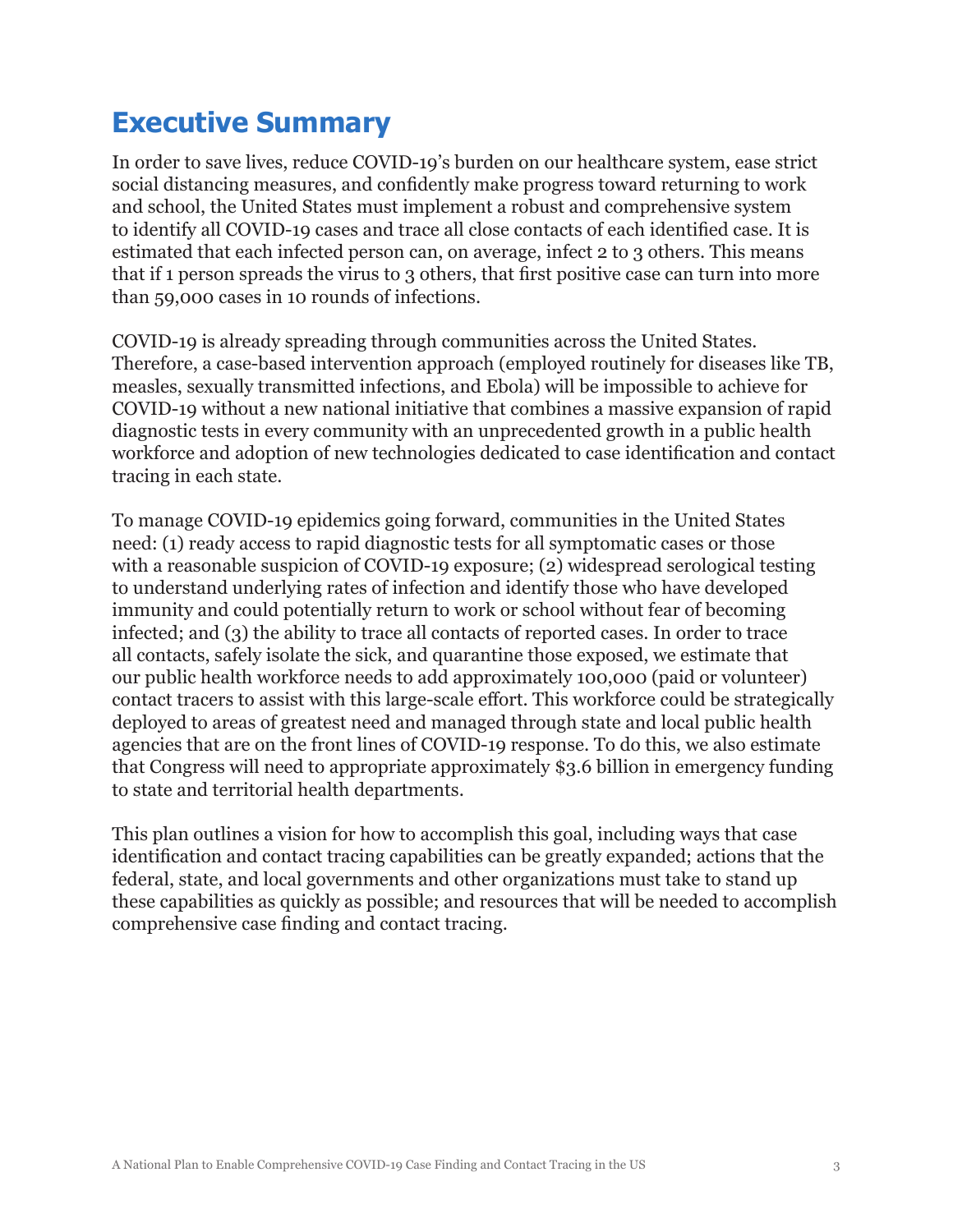## **Introduction**

Until a COVID-19 vaccine or a prophylactic treatment is available and we have serological tests to help determine if a person has developed immunity to the virus, management of the COVID-19 pandemic will rely heavily on traditional public health methods for case identification and contact tracing, similar to those methods used for tuberculosis, sexually transmitted infections, and vaccine-preventable disease control across the country every day. This kind of case identification and contact tracing will be critical in the effort to ease social distancing around the country. Controlling COVID-19 in states and localities across the country will require that public health authorities identify nearly all cases of COVID-19; isolate infected individuals at home or, as necessary, isolate them on a voluntary basis in healthcare facilities or dedicated isolation facilities; alert and trace the contacts of each case; and quarantine exposed contacts in their homes (or other dedicated facilities, if home is not an option) for 14 days after their last exposure to the case.

[Augmented by the President's Coronavirus Guidelines for America](https://www.whitehouse.gov/wp-content/uploads/2020/03/03.16.20_coronavirus-guidance_8.5x11_315PM.pdf), issued on March 16, 2020, the US population is currently under significant social distancing restrictions, including stay-at-home orders or other similar measures in at least  $45$  states.<sup>1,2</sup> These measures are absolutely necessary now to reduce community transmission, avoid overwhelming our hospitals, and ultimately save lives. While social distancing measures are working toward these ends, they cannot be sustained indefinitely at this scale. As COVID-19 incidence in states begins to decline, a new phase of pandemic management will be required to avoid resurgence of the virus while also allowing individuals to return to work. Civic and community engagement will also be needed at appropriately timed stages throughout mid- and late 2020.

A national effort to scale up and expand local, state, and territorial case investigation and management is necessary before US communities can begin to return to "normal." If we can find nearly every case, and trace the contacts of each case, it will be possible, in time, to relax the bluntest approaches: the extreme social distancing measures, such as stay at home orders, and realize the commensurate social and economic benefits.

This document sets forth a call to action that specifies what is needed to enable the United States to massively scale up its ability to identify COVID-19 cases in every community and trace contacts of every case in support of national recovery from COVID-19. In this document, we aim to aid public health officials and decision-makers at all levels of government—local, state, territorial, tribal, and federal—in expanding the capabilities and capacities necessary to undertake the case-based interventions that will greatly reduce transmission of COVID-19 and enable the country to gradually lift social distancing measures and movement restrictions, even before a vaccine is widely available.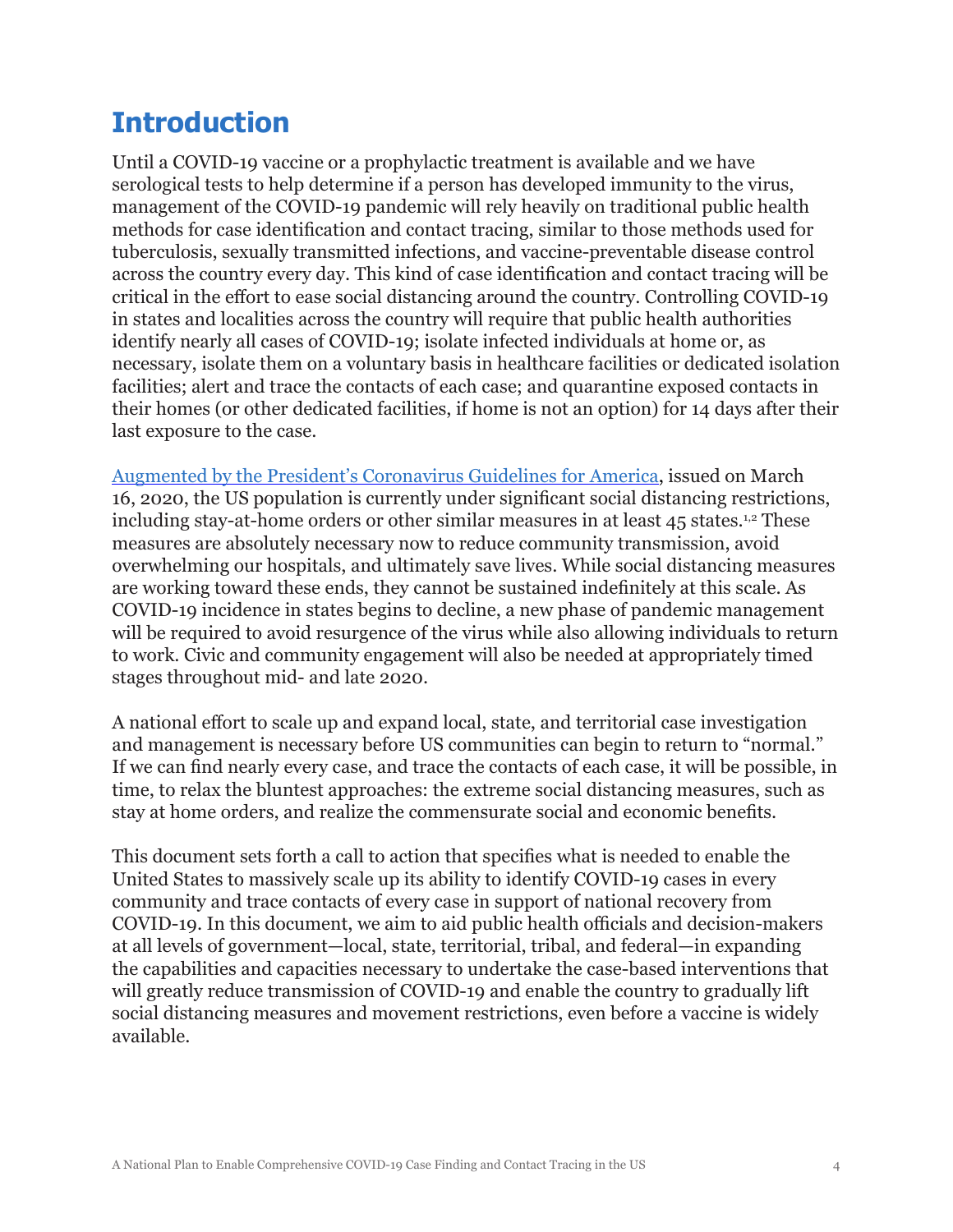# **Lessons from Around the World to Inform State, Territorial, and Community Response**

Several countries have demonstrated that an approach of aggressive case-finding and contact tracing can be an effective measure in helping to control the spread of COVID-19. These countries have dedicated substantial resources to establishing both the staff capacity and technological capabilities to support these efforts. The experience of other countries provides an example that states, regions, and the federal government can emulate to help reduce the transmission of COVID-19 and support case investigation and containment efforts. Due to the vast range of state size and geography as well as state-specific population characteristics, state and territorial response efforts will vary greatly in the United States. As we develop national efforts to support case finding and contact tracing, each state and territory will implement efforts specific to the unique characteristics of their populations and existing public health infrastructure.

One example of extensive contact tracing comes from South Korea (population 51.47 million), a country that was able to develop contact tracing plans in response to the spread of a different coronavirus, Middle East respiratory syndrome (MERS) in 2015. This experience also prompted the revision of several laws to help improve outbreak response. Contact tracing in South Korea incorporates patient interviews as well as the use of medical records, cell phone GPS records, credit card transaction records, and closed-circuit television.<sup>3</sup>

Based on their experience from the 2003 SARS outbreak, Taiwan (population 24 million) and Singapore (population 5.6 million) have used technological approaches to augment traditional approaches to contact tracing. Taiwan linked medical records, health insurance records, and travel history to contact tracing efforts and provided a toll-free hotline for reporting of potential cases.4,5 Singapore introduced the use of TraceTogether, a mobile app that uses Bluetooth signals to determine when users are near each other.6 Records from TraceTogether are stored for 21 days and can be used by the health ministry to identify close contacts of confirmed cases. Singapore has freely released this technology to developers.7-9 A similar system is now being launched in Britain.

In the Report of the WHO-China Joint Mission on Coronavirus Disease 2019, it is noted that Wuhan, China, employed 9,000 contact tracers (1,800 teams of 5 people) to undertake "meticulous case and contact identification." These teams reportedly traced tens of thousands of contacts per day and followed up often with both cases and contacts.10,11

New Zealand (population 4.8 million) and Iceland (population 364,000) have also found success through the use of aggressive traditional contact tracing measures supplemented with complementary technology. As of April 7, Iceland claims that approximately 50% of newly diagnosed cases found in the country had already been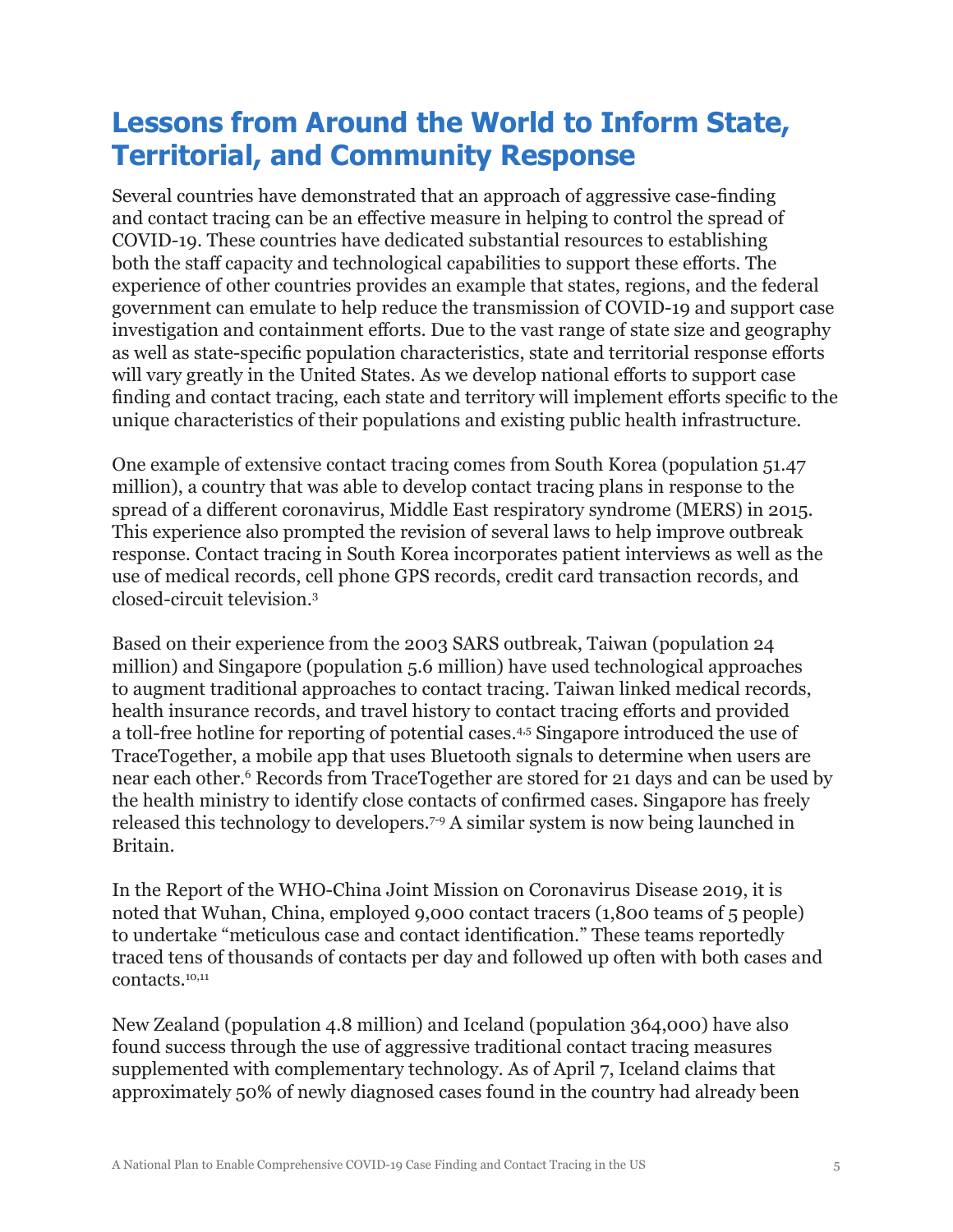quarantined and linked to other confirmed cases, as a result of contact tracing efforts. Iceland's Department of Civil Protection and Emergency Management is running a special contact team, including dozens of police detectives. In addition to the human workforce, Iceland also recently rolled out a mobile contact tracing app, C-19, which can track GPS and other user location information. Through a voluntary user agreement for data collection and sharing, the contact tracing app uses the information and promptly deletes it when it is no longer needed. $12,13$ 

As of April 6, New Zealand claims that 81% of total cases are linked to overseas travel (43%) or are close contacts of other cases (38%), with only 2% of cases occurring as a result of unidentified community transmission. The country is operating with a close contact tracing center with 190 Ministry of Health staff. The country also has moved from manual contact tracing to a national electronic platform that syncs contact tracing with other healthcare databases, including the National Health Index, which includes monthly updated contact information.<sup>14</sup> Despite their small populations, both New Zealand and Iceland provide examples of useful ideas that could be considered as US states and territories implement case identification and contact tracing strategies to rapidly decrease COVID-19 transmission.

While technology-heavy methods used by Taiwan, Singapore, and South Korea may be difficult to replicate in the US context because of privacy protections, New Zealand and Iceland's approach could be achievable with a large enough contact tracing workforce. The United States could possibly roll out a mobile contact tracing application that could capture contacts and record their self-reported symptoms. Following the Iceland and Singapore models, with user permission, an app could also record and store user location for contact tracing and tracking purposes. In addition, a national electronic platform for contact tracing could be developed and potentially synced with existing electronic health records.

# **State, Territorial, and Community Capacity to Massively Scale Up Contact Tracing: Identifying Gaps and Needed Resources**

State, territorial, and local public health agencies in the United States have existing capacity to conduct contact tracing for infectious diseases as a core public health function, but this capacity is sufficient only to respond to isolated outbreaks or individual cases of infectious diseases. Tuberculosis and syphilis are examples of diseases for which case identification and contact tracing are used in the United States to reduce infectious disease spread. In these systems, once a case is confirmed, public health staff identify each of the case's contacts and then alert them to their exposure. In both examples, infected individuals receive treatment, and contacts are offered behavior change messages, screening, and treatment, if required. Typically, the timelines for identifying contacts to prevent onward spread is on the order of weeks. The same is true for cases of sexually transmitted infections (STIs), foodborne outbreaks, and the recent outbreaks of measles in US cities and states.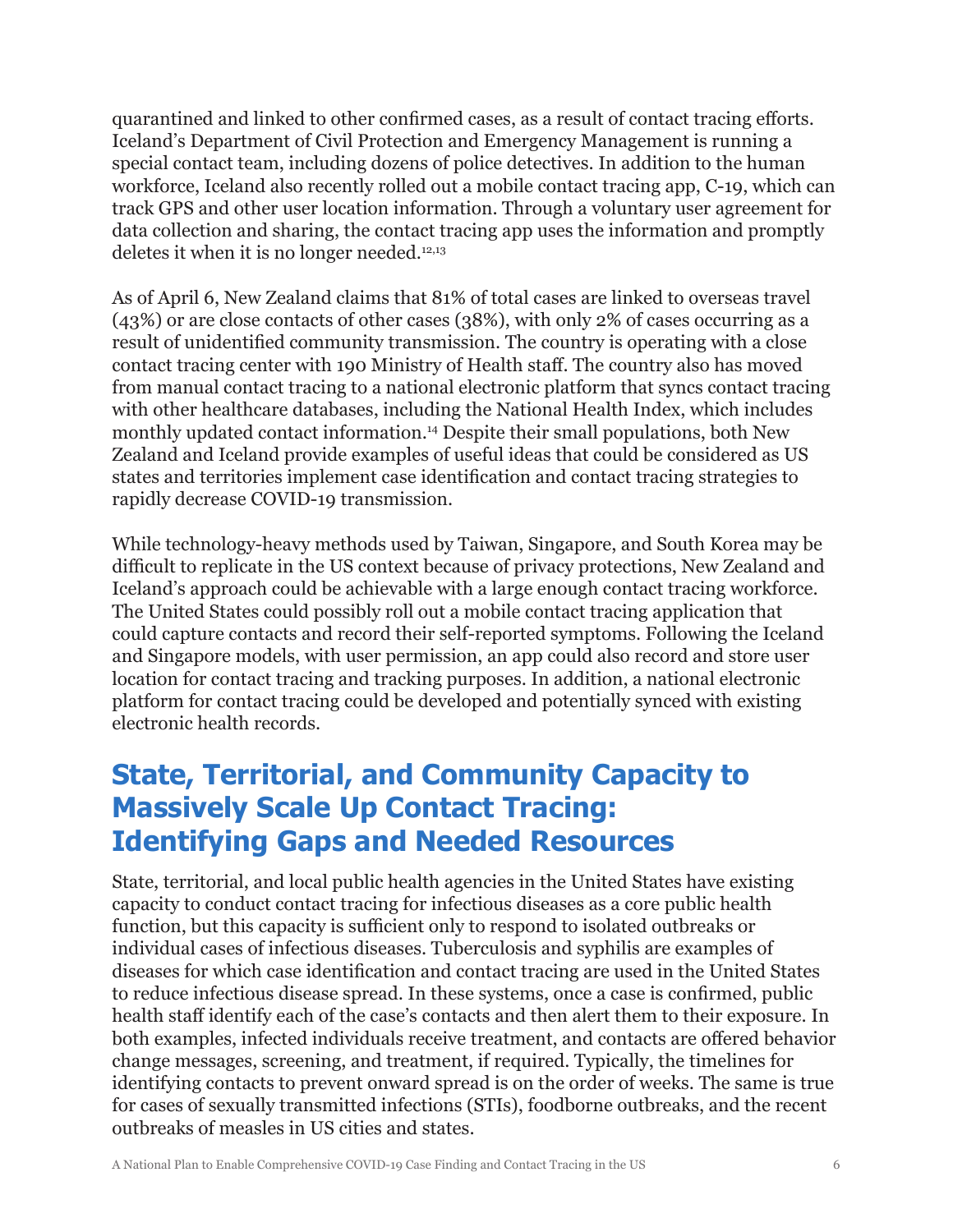COVID-19 has a number of characteristics that make it more difficult than other diseases to trace and that require even more rapid case and contact identification and tracking. First, because COVID can be transmitted before people have symptoms, in order to prevent onward transmission from exposed contacts, these contacts must be identified and quarantined immediately after the case with whom they have had contact is identified. Second, there are no proven effective treatments for COVID-19, which makes cooperation between public health officials and cases and contacts all the more important. Third, COVID-19 can cause large outbreaks quickly, so even 1 missed case can significantly undermine control efforts. A contact tracing effort of this unprecedented scale and of this critical and historical importance to the functioning and reopening of society has never before been envisioned or required. And our current core public health capacity is woefully insufficient to undertake such a mammoth task.

In 2014, the US Centers for Disease Control and Prevention (CDC) called on state and local public health agencies to undertake active monitoring of returning travelers from West Africa in an attempt to detect cases of Ebola coming out of the region. In response, each US state implemented some form of monitoring and movement restriction policies, although the exact policies differed from state to state. In total, from late 2014 to late 2015, nearly 30,000 people were monitored nationwide, including active monitoring (daily reporting) and direct active monitoring (daily reporting with direct observation by a public health official).<sup>15</sup> Although no cases of Ebola were identified through these efforts, understanding the operational lessons from this effort may be instructive for COVID-19. There were many associated challenges reported by jurisdictions, including the large amount of time and resources required to call or visit monitored individuals, security concerns around enforcing orders, cross-jurisdictional coordination, and difficulties finding temporary housing for those without a local residence.16 Questions also arose about the level of authority required to enforce compliance for those under movement restrictions, such as quarantine.

While not an exact comparison to the efforts needed now for COVID-19, this monitoring of thousands of individuals across the United States stretched many local and state health departments to the maximum of their capacity. Notably, Ebola is not a respiratory disease and was much less infectious than COVID-19; it did not result in widespread community transmission in the United States. The Ebola effort focused on identifying travelers, who identified themselves at international airports, and instructing them to quarantine and monitor their symptoms. By contrast, efforts for COVID-19 must identify cases, then identify community contacts, and ask them to quarantine, which is a far larger effort. Current and traditional approaches to identifying cases and contacts (contact tracing) have already been overwhelmed in jurisdictions with even moderate community spread. Therefore, far more resources will be required for COVID-19 than were required for Ebola or any other outbreak in the past.

While the experience and lessons learned from US domestic response to the 2014- 15 West Africa Ebola outbreak better positioned us for the COVID-19 response, nevertheless, public health agencies are now being asked to do something that has never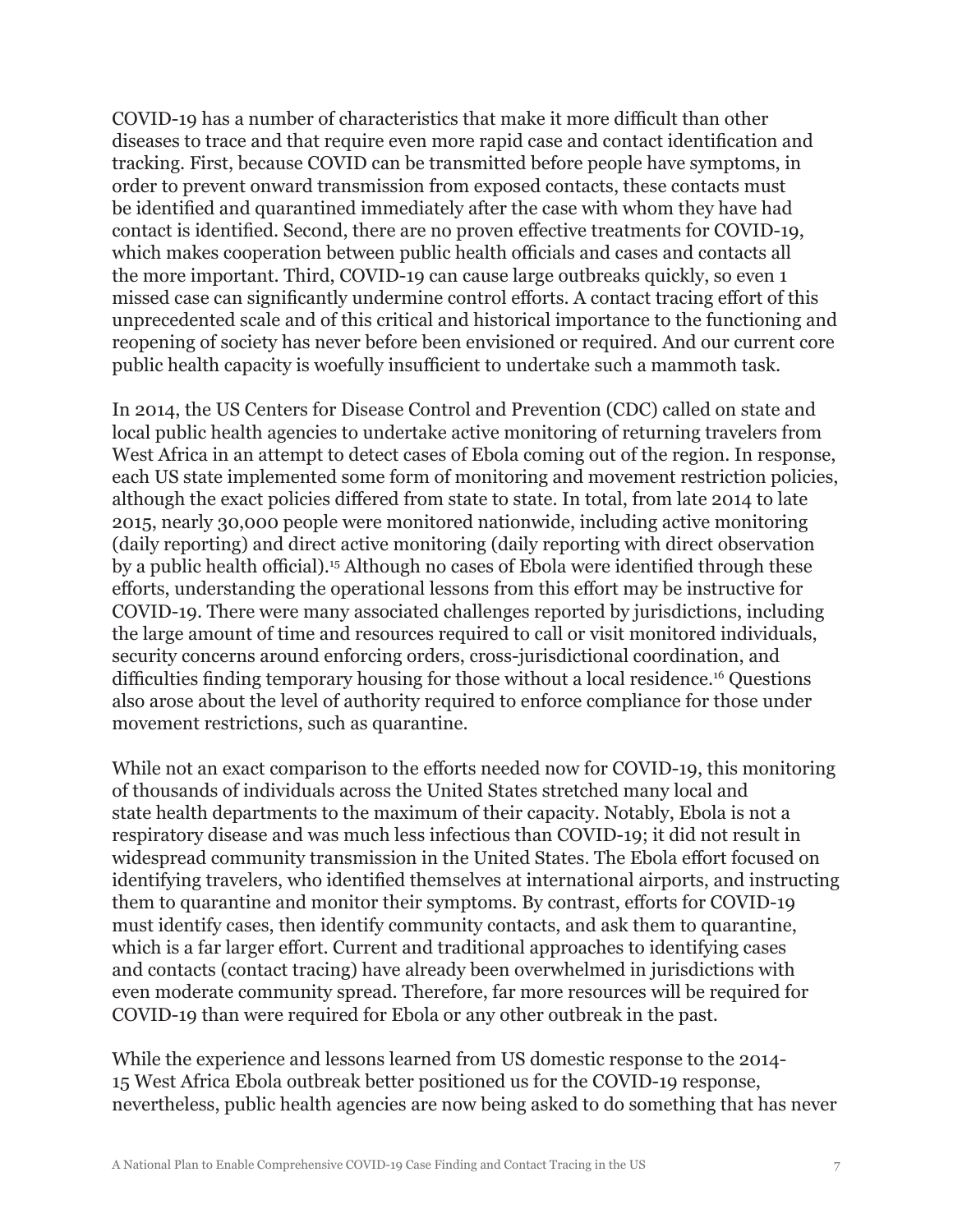been done before at the scale required in the United States: find every COVID-19 case in the midst of a national epidemic with widespread community transmission already occurring and then work quickly to contain spread through intensive case and contact tracing interventions.

# **Workforce Gap**

The US public health workforce has been sharply reduced by funding cuts over the past 15 years. Federal funding for public health preparedness has been reduced by 28% over that time. In addition, public health job losses in the 2008 recession amounted to a reduction of 50,000 positions across public health organizations nationally.17

For COVID-19, we need an unprecedented and rapid scale-up of the public health workforce dedicated to case identification and contact tracing. Estimates vary as to how many workers are needed, depending on the size of the state and the true size of its outbreak (confirmed by diagnostic testing). Contact tracing is particularly resource intensive, and, as cases rise, more individuals will be needed to ensure comprehensive contact tracing of all confirmed cases can be done. For example, Massachusetts (population 7 million) has recently announced plans to hire an additional 1,000 individuals solely to conduct contact tracing activities, with the aid of Partners in Health.18,19 Looking at the examples above from other countries, numbers of individuals employed for contact tracing have ranged from 190 for all of New Zealand to 9,000 just for the city of Wuhan, China, which has a population of about 11 million.

Learning from what has worked elsewhere, when normalized by population, there would be 15 contact tracers per 100,000 population in Massachusetts, 4 in New Zealand, 81 in Wuhan, and about 7 for Iceland. When applied to the US population, a New Zealandlike approach would mean a total of 13,000, and a Wuhan-like approach would mean more than 265,000 contact tracers in the United States. These are useful examples. But when considering the workforce needs for a successful US contact tracing effort, it is essential to take into consideration that the United States leads the world in numbers of cases, the virus was able to spread unabated for several weeks, ubiquitous testing is still not available, and international travelers are not the main drivers of the US outbreak. Therefore, the United States will require a much larger workforce than a country like New Zealand, which has their outbreak under better control, has reported significant compliance with physical distancing and stay-at-home measures, and can efficiently identify visitors and travelers to the country who may be COVID-19 positive.

If we take the Massachusetts approach and apply it across the country, that will mean about 50,000 additional contact investigators are needed in the United States. However, it is likely that many more will be necessary, considering the large number of cases already in the United States, that COVID-19 has been circulating widely for many weeks, and that we still do not have sufficient levels of testing. Therefore, it would make sense to at least start by adding an extra 100,000 contact tracers across the United States. While this figure may be stunning, it is still the equivalent of less than half the number employed in Wuhan City.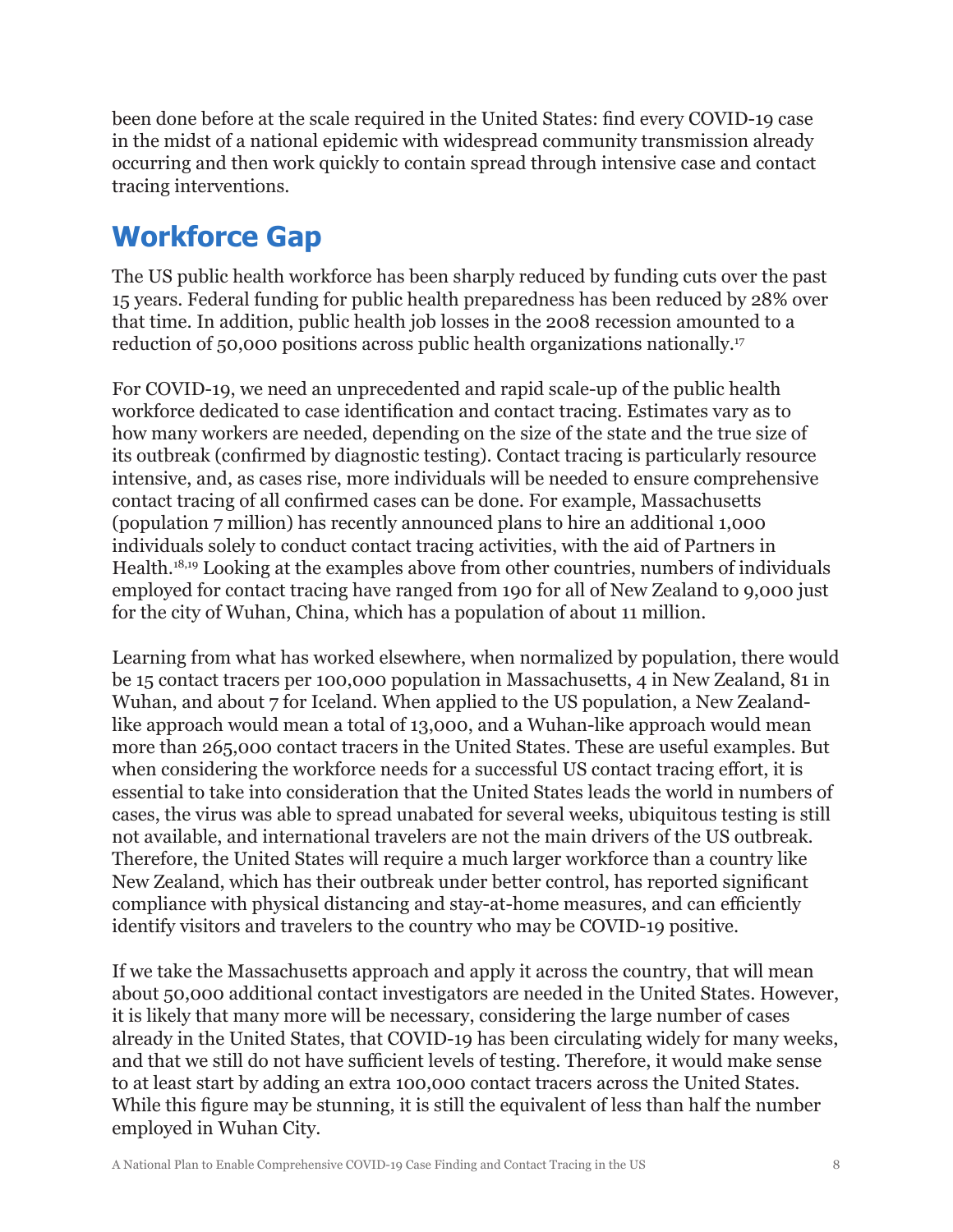Scaling up a contact tracing workforce of this size should be managed by state and territorial public health departments who already do this work and have a keen understanding of state and local capacities and capabilities needed to reach scale quickly for COVID-19 response. Local and tribal health departments, as well as other state assets and organizations, should also be involved to coordinate contact tracing activities in their jurisdictions across the state. The [contract tracing initiative](https://homelandprepnews.com/stories/46974-massachusetts-governor-launches-contact-tracing-initiative-to-mitigate-the-spread-of-covid-19/) announced by Massachusetts involves not only the state department of health, but also the Commonwealth Health Insurance Connector Authority and private and nonprofit companies.18,19 This multi-agency and multisectoral coordinated approach can serve as an example to other states.

## **Required Skills and Training**

The aim of contact tracing is to contact every person diagnosed with COVID-19, gather their contacts, and proceed to then get in touch with every contact discovered. The [World Health Organization](https://apps.who.int/iris/bitstream/handle/10665/185258/WHO_EVD_Guidance_Contact_15.1_eng.pdf?sequence=1) recommended (in the context of Ebola) that contact tracers have the necessary skills to assess relevant symptoms; investigate and follow up with contacts; and have basic analytical skills.<sup>20</sup> Most workers will be able to work remotely and conduct contact tracing via phone or using other technologies, but some may need to go to people's homes to follow up on contacts and conduct interviews. Those individuals should be provided with training and personal protective equipment to mitigate risk of infection. Contact tracers should also be aware of local cultural sensitivities and be able to help contacts navigate the public health and healthcare systems in the jurisdictions in which they are working. While contact tracing is desperately needed, the good news is that the skills required can easily be taught, advanced degrees are not required (a high school–level education suffices), and no previous public health education is necessary—other than the just-in-time training and management that can be provided.

To be effective, case investigators and contact tracers must receive training on the basics of disease transmission, the principles behind case isolation and quarantine of contacts as a public health measure, the ethics around public health data collection and use, risk communication, cultural sensitivity, and the specifics of local processes and data collection for the effort. Basic training modules on the principles and basics of COVID-19 are now being created for widespread use by national organizations such as the Association of State and Territorial Health Officials (ASTHO); however, specific training modules for local processes and data collection will have to be developed locally. Online training modalities will be required to begin to build the workforce while social distancing measures remain in place.

## **Hiring Authority and Funding**

Local and state health departments should be able to hire quickly under emergency declarations, which have already been made in every US state and territory. If not, state action will be needed to remove barriers to workforce development and to rapidly expand the recruitment of needed contact investigators.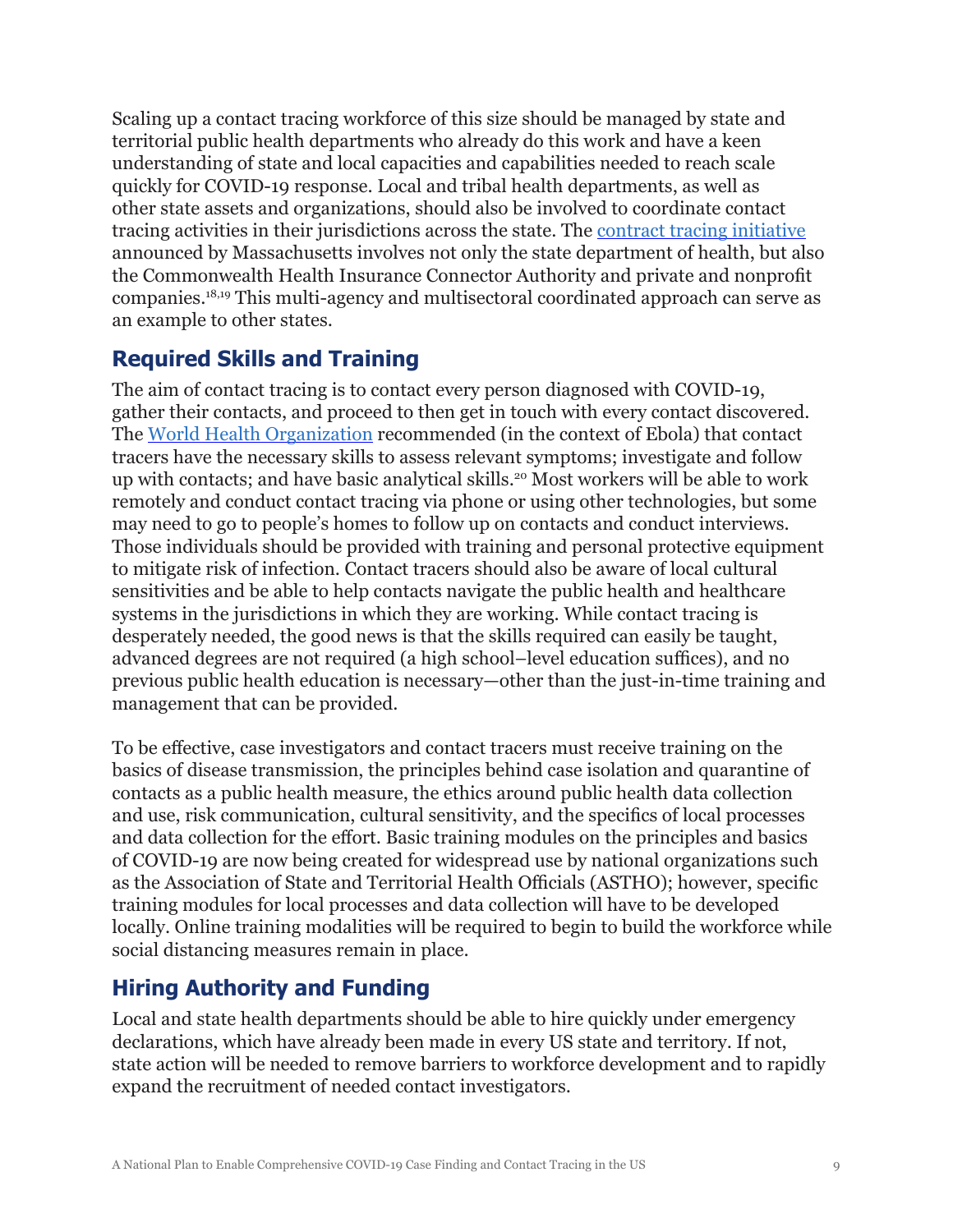Based on the [average pay for a community health worker](https://www.payscale.com/research/US/Job=Community_Health_Worker/Hourly_Rate) of \$17 an hour, the potential overall need for funding for a cadre of 100,000 contact investigators, absent a huge number of unpaid volunteers, would amount to approximately \$3.6 billion. This is assuming that all 100,000 workers work full time for 1 year. The chance to both contribute to containment of the virus and to replace some amount of income lost during this outbreak may present a welcome opportunity for many workers. As part of this contact tracing workforce, states could include resource coordinators who could help with connecting quarantined individuals with necessary services, such as food banks, mental health services, visiting nurses, and other needed programs.

States should be able to employ different types of models, and funding should be able to be used flexibly in accomplishing the quick scale up of a contact tracing workforce. Flexibility for different types of funding and hiring models is needed so that funds can be most efficiently put to use. For instance, some models (as in Massachusetts) could involve experienced nongovernmental organizations (NGOs) working with state and local health departments to perform these functions and ensure rapid launch of the programs. Options for direct funding of partners to the public sector could expedite work in many states.

#### **Workforce Management**

A robust management infrastructure at the state and local level will be needed to strategically deploy, guide, and supervise workers; to ensure the fidelity of the work; and to properly manage the data coming out of this effort. Effective management of contact tracing teams by expert public health practitioners is essential to ensure the work is completed correctly and that contacts are appropriately reached and monitored. Existing disease investigation specialists (DISs) and epidemiology specialists in states can serve as supervisors and mentors to the new lay contact investigator workforce. A management structure could be set up whereby existing public health staff act as toplevel managers, and beneath them, there is another level of management of contact tracers.

## **Technologies and Applications**

Technologies are also needed to aid this process. They can act as a force multiplier so that 1 worker can connect with many more people in the community.<sup>21</sup> They can also enable contact tracing without exposing workers to infection.

Force-multiplying technologies to enable an army of contact tracers to be more efficient are clearly needed. Contact tracing requires:

- Identifying an individual who has been clinically confirmed as having COVID-19;
- Identifying and listing epidemiologically meaningful contacts of that individual;
- Communicating with that list of contacts to warn them of potential exposure, and linking them to public health officials, diagnostic services, or self-isolation information and services;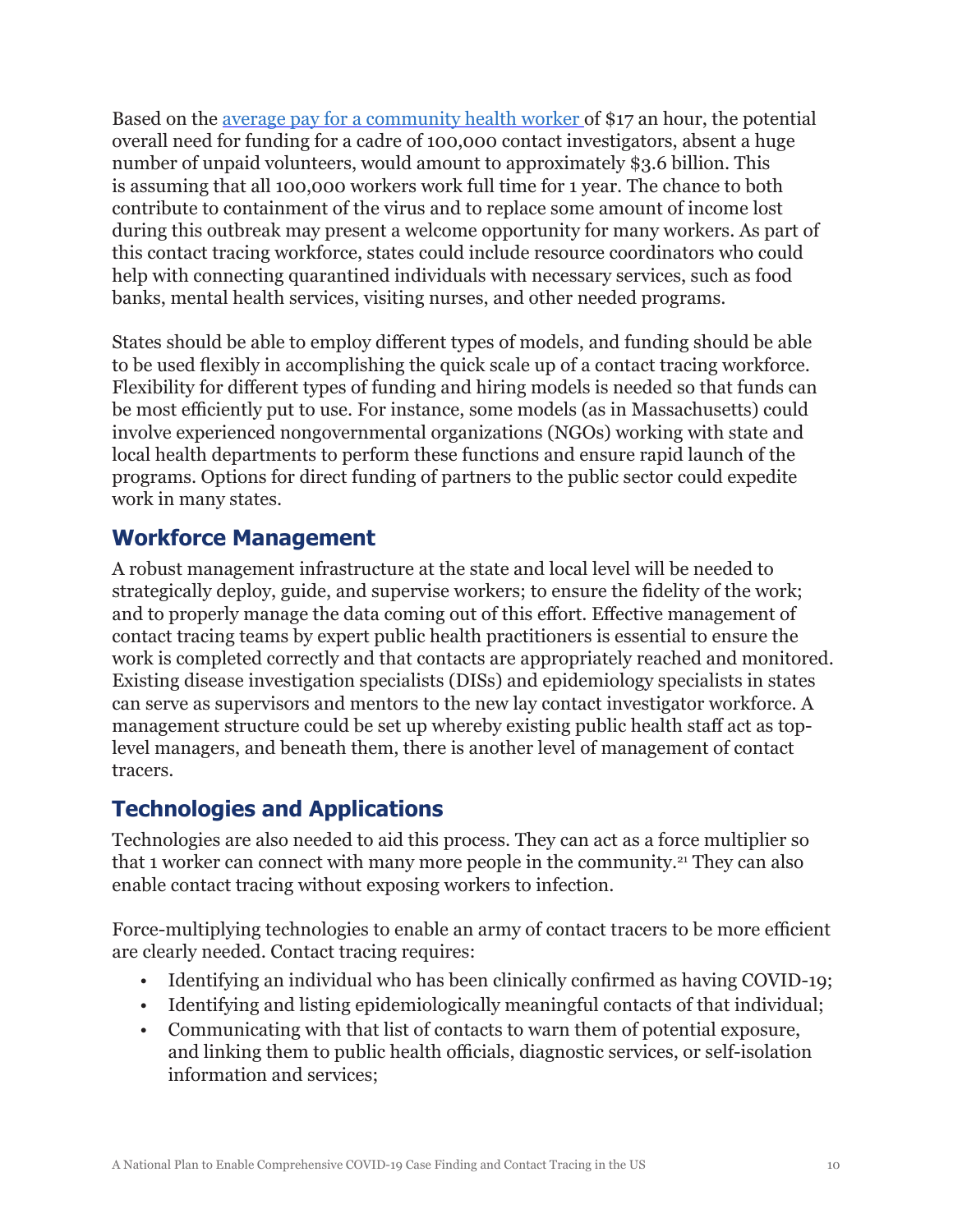- Monitoring symptoms of people on the contact list until diagnostic results show that a person is not infected or are beyond a reasonable time frame, such as the incubation period of the virus; and
- Visualization and analytics to optimize, monitor, and determine efficacy of contact tracers.

[Technological solutions](http://www.centerforhealthsecurity.org/resources/COVID-19/COVID-19-fact-sheets/200408-contact-tracing-factsheet.pdf) will be helpful across many of these use cases.<sup>21</sup>

First, a strong connection with diagnostic capabilities will be needed to determine who has been infected, and handing off information from diagnostic labs or public health agencies will need to be worked out.

Second, there are a handful of means of identifying and listing epidemiologically meaningful contacts. A range of apps are in development to allow individuals to easily enter their health status and contacts or to automatically identify people with whom they have been in contact, based on location data or Bluetooth broadcasting, and to connect with a public health worker who can follow up.

Third, several symptom trackers have been developed for a range of uses. Symptom trackers can be helpful for monitoring persons under investigation while waiting for testing and results. These technologies would be useful for population-level monitoring as well. For example, smart thermometers around the country have been used to monitor users for fevers, and the resulting data are being considered as potential surveillance input.<sup>22</sup>

Privacy and responsible data management must be considered when thinking about contact tracing technologies for several reasons. First, without the ability to reassure concerned citizens and privacy activist groups that sensitive information will be respected and safeguarded, there may be significant opposition to a systematic contact tracing program being initiated, and individuals may be unwilling to participate. Second, mishandling of sensitive information may cause public blow-back after such a program is in place, sabotaging its effectiveness. Third, official contact may be mistaken for spam or scams by cases or contacts, and strategies are needed to ensure the public can tell the difference. To increase the chances that these efforts will be effective, trusted, and legal, use of technology in the contact tracing space should be conceived of and planned with extensive safeguards to protect private information from the beginning

# **A National Plan**

To build a national capacity for long-term management of COVID-19 in the United States, there are multiple levels of action and commitment needed with states and territories directly the overall response in their jurisdictions support by federal assets and resources and in partnership with local health agencies and health system partners.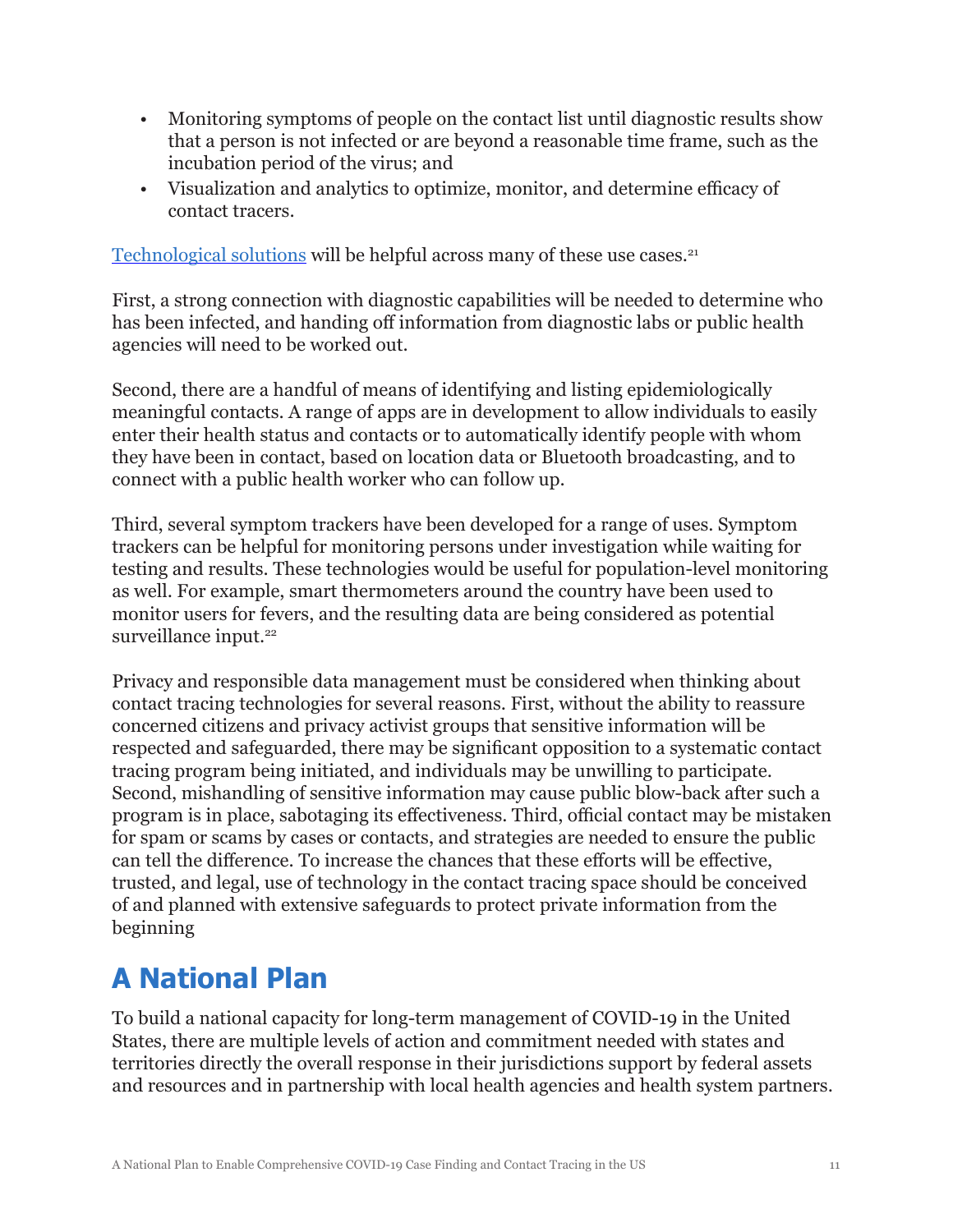## **National Level**

Congress should work quickly to provide emergency funding to state and territorial health departments. They should also pass legislation giving public health agencies the legal authority to flexibly expand their workforce and ensure sufficient liability protections for agencies and workers for the duration of the public health action. As Congress considers a fourth stimulus package, we urge them to include \$3.6 billion to support contact investigation training and workforce support in the states and territories.

## **State, Territorial, Tribal, and Local Levels**

Much of the work required to implement this national action plan falls to local, state, territorial, and tribal public health departments. Contact tracing approaches will need to be adapted to jurisdictions based on existing public health infrastructure, and coordination will be needed between state and local jurisdictions in order to allocate financial and personnel resources to the locations of greatest need and to maximize interjurisdictional coordination. In addition, considerations should be given to vulnerable communities and to the territories and freely associated states in the Atlantic and Pacific regions. Incorporation of mayors, community leaders, and faith leaders into planning and discussions will maximize the ability of jurisdictions to successfully support contact tracing at the community level.

Once plans are in place, health departments should begin recruitment efforts. All plausible pipelines should be explored. Potential workforce recruits may include individuals recently separated from government employment because of the economic downturn, retired public health and public safety workers, and medical personnel; medical and public health students as part of a national service program for public health;<sup>23</sup> Medical Reserve Corps or Peace Corps members;<sup>24</sup> community health workers; and individuals seeking employment—especially those who have lost their jobs due to COVID-19. Consideration should be given to identifying particular skill sets, such as effective interviewing, communications, and interpersonal management skills. If possible, workers should be hired from the communities where they will work. Situational awareness of local characteristics will make individuals better able to communicate and gain people's trust in the health department.

Workforce protection and safety are critical, and measures should be taken to ensure that any individuals going out into the community have appropriate protective measures to maintain their health and safety during the response. If shortages in personal protective equipment persist, then phone- and internet-based contact tracing will be even more necessary to ensure the safety of the contact tracers.

Management of data collected during contact tracing and surveillance will need to be organized and communicated effectively both to state and national health authorities. Prior to workforce training of new public health staff, systems should be established for collection and storage of data and for maintaining these systems. Provisions should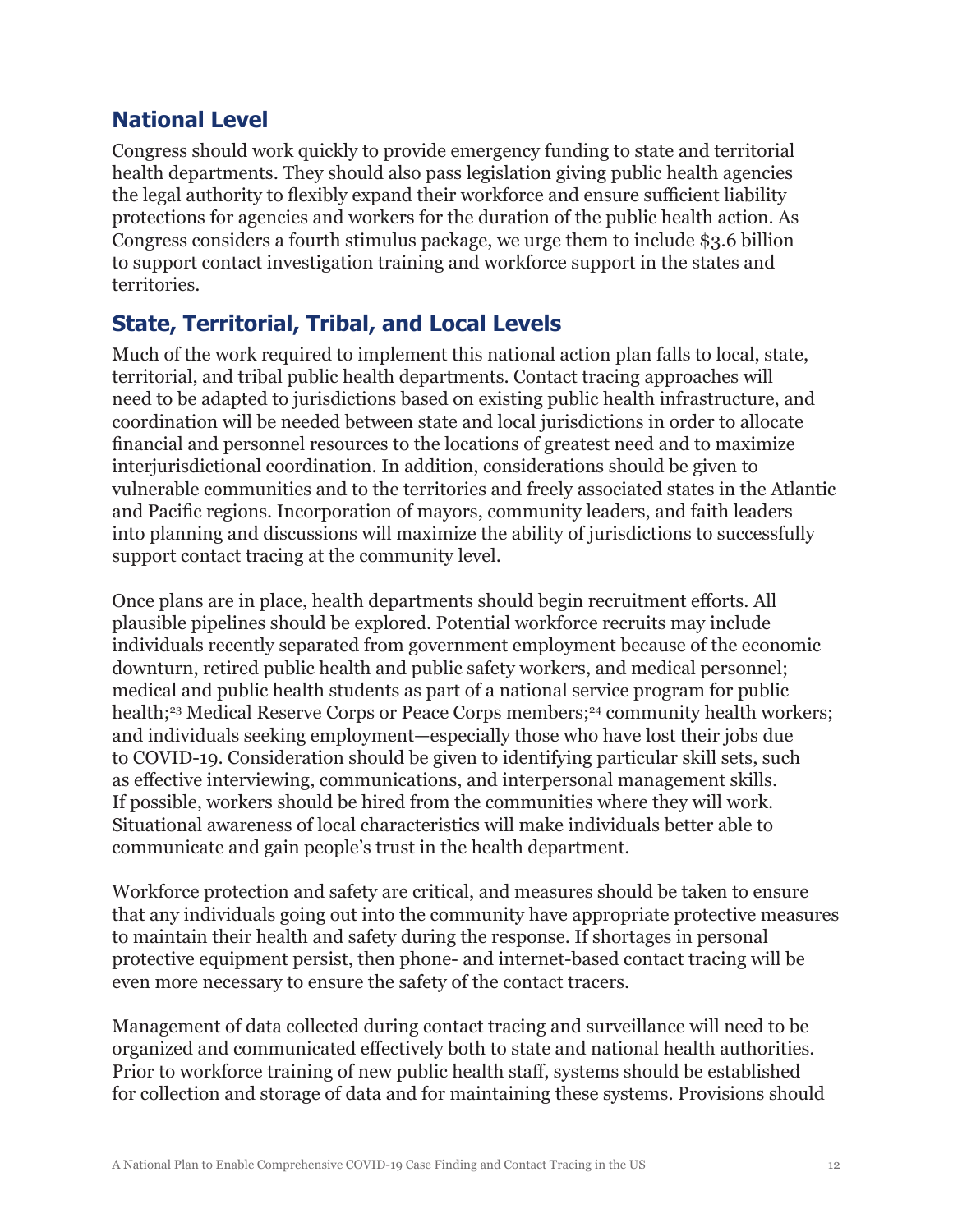be made to employ staff to link data systems, analyze data, and provide real-time visualization of the data for decision making. If a common platform were used to collect, store, and summarize data, adjacent state and local jurisdictions could share data and/ or visualizations so that they could more easily communicate and coordinate efforts.

# **Conclusions**

In order to relax community mitigation efforts and other measures to reduce COVID-19 transmission, it is essential to rapidly test all symptomatic cases of COVID-19, identify and isolate all positive cases, and conduct contact tracing for all close contacts of each and every case. This level of case-based intervention will help enable a lessening of social distancing measures, but it can be accomplished only by massively scaling up the local and state public health workforce—on the order of 100,000 newly engaged workers—to assist with the enormous and unprecedented task of contact investigation and containment on this scale.

In parallel with helping the United States to shift from population-level interventions to more precise case-based interventions, this initiative could provide an income to many who have lost their earnings as a result of the pandemic. Strategic management, training, and support for this workforce will be necessary, and technology must be explored as a force multiplier. Federal, state, territorial, tribal, and local governments each have a role to play to successfully advance this ambitious expansion of existing local, state, and territorial public health capabilities.

Now is the time for Congress, the administration, and the country to come together to adequately fund and implement contact tracing at this required scale. The goal of adding at least 100,000 new contact tracers in the United States and managing their work, while challenging, is achievable with appropriate financial support and a collective commitment.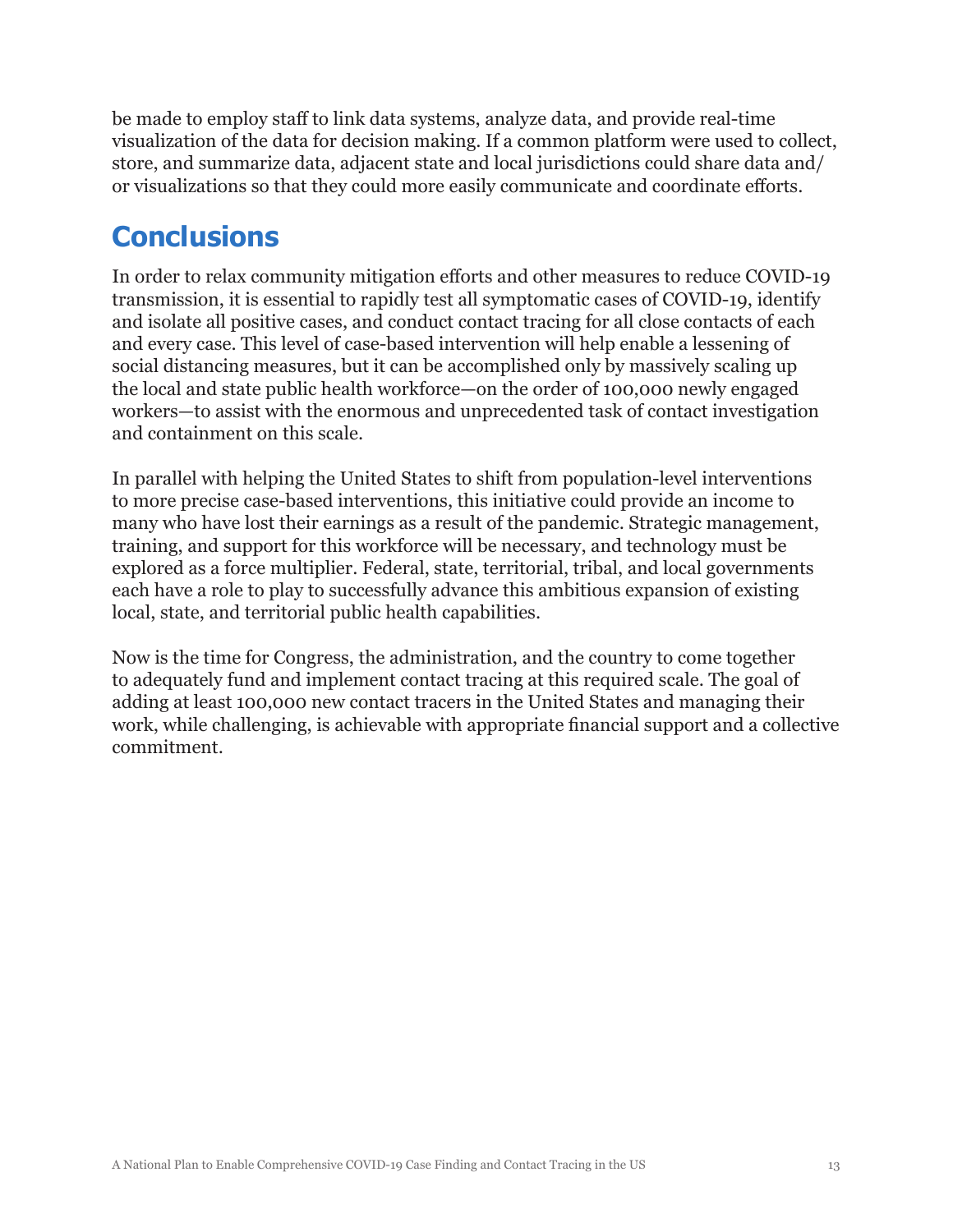# **References**

- 1. The White House. The President's Coronavirus Guidelines for America. [https://www.whitehouse.](https://www.whitehouse.gov/wp-content/uploads/2020/03/03.16.20_coronavirus-guidance_8.5x11_315PM.pdf) [gov/wp-content/uploads/2020/03/03.16.20\\_coronavirus-guidance\\_8.5x11\\_315PM.pdf.](https://www.whitehouse.gov/wp-content/uploads/2020/03/03.16.20_coronavirus-guidance_8.5x11_315PM.pdf) Accessed April 10, 2020.
- 2. Wu J, Smith S, Khurana M, Siemaszko C, DeJesus-Banos B. Stay-at-home orders across the country. *NBC News* March 25, 2020; updated April 7, 2020. [https://www.nbcnews.com/health/health](https://www.nbcnews.com/health/health-news/here-are-stay-home-orders-across-country-n1168736)[news/here-are-stay-home-orders-across-country-n1168736](https://www.nbcnews.com/health/health-news/here-are-stay-home-orders-across-country-n1168736). Accessed April 10, 2020.
- 3. COVID-19 National Emergency Response Center, Epidemiology & Case Management Team, Korea Centers for Disease Control & Prevention. Contact transmission of COVID-19 in South Korea: novel investigation techniques for tracing contacts.*Osong Public Health Res Perspect* 2020;11(1):60-63. doi:10.24171/j.phrp.2020.11.1.09
- 4. Lin C, Braund WE, Auerbach J, et al. Policy decisions and use of information technology to fight 2019 novel coronavirus disease, Taiwan. *Emerg Infect Dis* 2020;26(7). doi:10.3201/eid2607.200574
- 5. Wang CJ, Ng CY, Brook RH. Response to COVID-19 in Taiwan: big data analytics, new technology, and proactive testing. *JAMA*. 2020 Mar 3. doi:10.1001/jama.2020.3151
- 6. Cho H, Ippolito D, Yu YW. Contact tracing mobile apps for COVID-19: privacy considerations and related trade-offs. arXiv2003.11511. March 30, 2020. [http://arxiv.org/abs/2003.11511.](http://arxiv.org/abs/2003.11511) Accessed April 10, 2020.
- 7. Choudhury SR. Singapore says it will make its contact tracing tech freely available to developers. CNBC March 25, 2020. [https://www.cnbc.com/2020/03/25/coronavirus-singapore-to-make](https://www.cnbc.com/2020/03/25/coronavirus-singapore-to-make-contact-tracing-tech-open-source.html)[contact-tracing-tech-open-source.html.](https://www.cnbc.com/2020/03/25/coronavirus-singapore-to-make-contact-tracing-tech-open-source.html) Accessed April 8, 2020.
- 8. Ng Y, Li Z, Chua YX, et al. Evaluation of the effectiveness of surveillance and containment measures for the first 100 patients with COVID-19 in Singapore—January 2-February 29, 2020. *MMWR Morb Mortal Wkly Rep* 2020;69. <https://stacks.cdc.gov/view/cdc/85892>. Accessed April 8, 2020.
- 9. Lee VJ, Chiew CJ, Khong WX. Interrupting transmission of COVID-19: lessons from containment efforts in Singapore. *J Travel Med* 2020 Mar 13. doi:10.1093/jtm/taaa039
- 10. World Health Organization. *Report of the WHO-China Joint Mission on Coronavirus Disease 2019 (COVID-19)*. [https://www.who.int/docs/default-source/coronaviruse/who-china-joint-mission-on](https://www.who.int/docs/default-source/coronaviruse/who-china-joint-mission-on-covid-19-final-report.pdf)[covid-19-final-report.pdf.](https://www.who.int/docs/default-source/coronaviruse/who-china-joint-mission-on-covid-19-final-report.pdf) Accessed April 10, 2020.
- 11. Michaud J, Kates J. Is contact tracing getting enough attention in U.S. coronavirus response? *Kaiser Family Foundation* April 3, 2020. [https://www.kff.org/coronavirus-policy-watch/is-contact](https://www.kff.org/coronavirus-policy-watch/is-contact-tracing-getting-enough-attention-in-u-s-coro)[tracing-getting-enough-attention-in-u-s-coronavirus-response/.](https://www.kff.org/coronavirus-policy-watch/is-contact-tracing-getting-enough-attention-in-u-s-coro) Accessed April 8, 2020.
- 12. Marx W, Bishop MW. Iceland employs detective work, testing and quarantine in coronavirus fight. *NBC News* March 25, 2020. [https://www.nbcnews.com/news/world/iceland-employs-detective](https://www.nbcnews.com/news/world/iceland-employs-detective-work-testing-quarantine-coronavirus-fight-n1170166)[work-testing-quarantine-coronavirus-fight-n1170166.](https://www.nbcnews.com/news/world/iceland-employs-detective-work-testing-quarantine-coronavirus-fight-n1170166) Accessed April 10, 2020.
- 13. Daily COVID-19 media conferences 6 April. Unite against COVID-19. [https://covid19.govt.nz/](https://covid19.govt.nz/latest-updates/daily-covid-19-media-conferences-6-april/) [latest-updates/daily-covid-19-media-conferences-6-april/.](https://covid19.govt.nz/latest-updates/daily-covid-19-media-conferences-6-april/) Accessed April 8, 2020.
- 14. Directorate of Health [Iceland]. Questions and answers regarding novel coronavirus (COVID-19). [https://www.landlaeknir.is/um-embaettid/greinar/grein/item38808/questions-and-answers](https://www.landlaeknir.is/um-embaettid/greinar/grein/item38808/questions-and-answers-regarding-nove)[regarding-novel-coronavirus-in-china](https://www.landlaeknir.is/um-embaettid/greinar/grein/item38808/questions-and-answers-regarding-nove). Accessed April 8, 2020.
- 15. Kabore HJ, Desamu-Thorpe R, Jean-Charles L, Toews KA, Avchen RN. Monitoring of persons with risk for exposure to Ebola virus—United States, November 3, 2014-December 27, 2015. *MMWR Morb Mortal Wkly Rep* 2016;65(49):1401-1404. doi:10.15585/mmwr.mm6549a4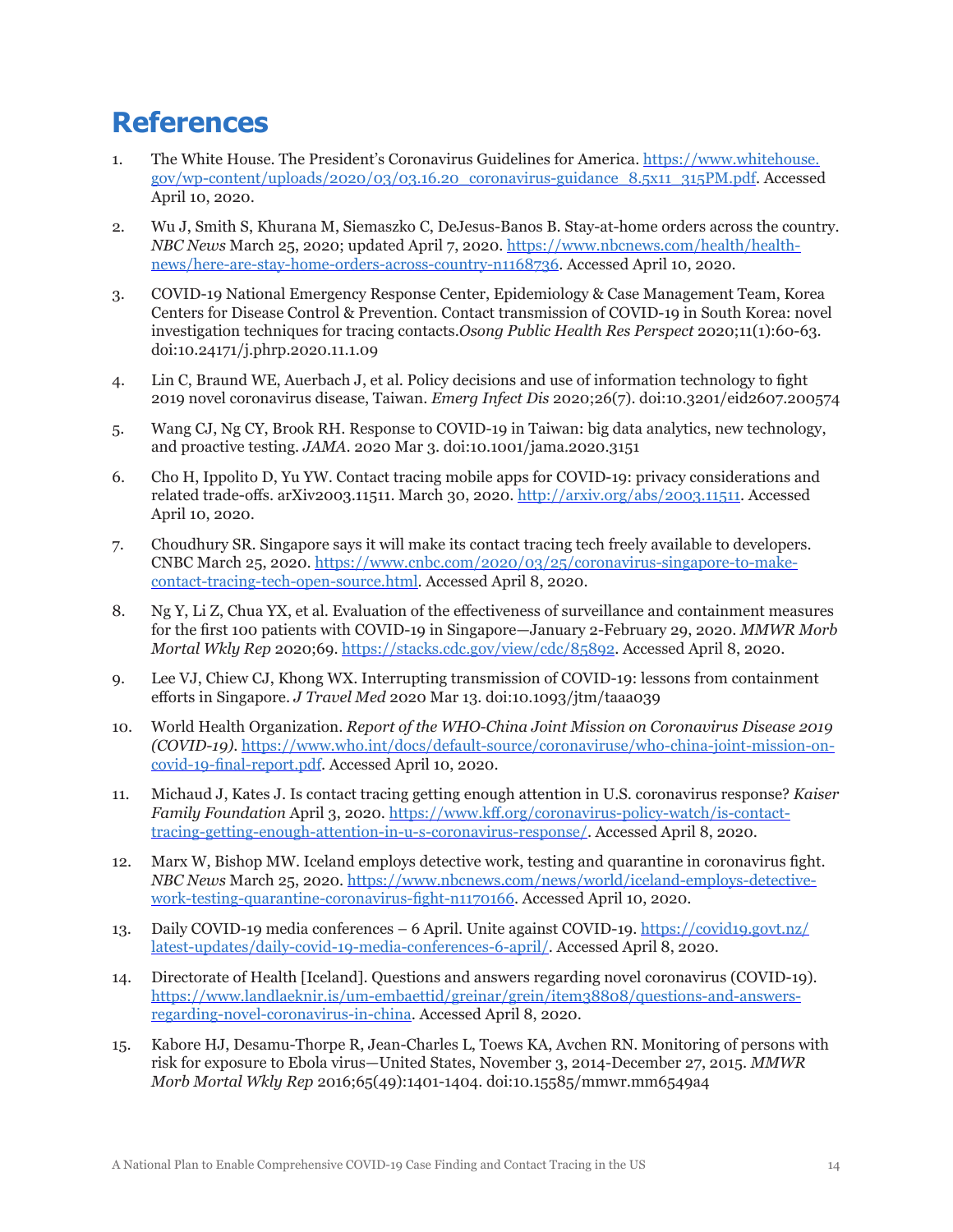- 16. Sell TK, Shearer MP, Meyer D, Leinhos M, Thomas E, Carbone EG. Public health implementation considerations for state-level Ebola monitoring and movement restrictions. *Disaster Med Public Health Pract*; in press.
- 17. Wilson RT, Troisi CL, Gary-Webb TL. A deficit of more than 250,000 public health workers is no way to fight Covid-19. *STAT* April 5, 2020. [https://www.statnews.com/2020/04/05/deficit-public](https://www.statnews.com/2020/04/05/deficit-public-health-workers-no-way-to-fight-covid-19/)[health-workers-no-way-to-fight-covid-19/.](https://www.statnews.com/2020/04/05/deficit-public-health-workers-no-way-to-fight-covid-19/) Accessed April 8, 2020.
- 18. Kovaleski D. Massachusetts governor launches contact tracing initiative to mitigate the spread of COVID-19. *Homel Prep News* April 7, 2020. 2020. [https://homelandprepnews.com/stories/46974](https://homelandprepnews.com/stories/46974-massachusetts-governor-launches-contact-tracing-initiativ) [massachusetts-governor-launches-contact-tracing-initiative-to-mitigate-the-spread-of-covid-19/.](https://homelandprepnews.com/stories/46974-massachusetts-governor-launches-contact-tracing-initiativ) Accessed April 8, 2020.
- 19. Brown S, Mullins L. Partners In Health helps state launch first-in-nation contact tracing; COVID-19 deaths near 200.WBUR April 3, 2020. [https://www.wbur.org/commonhealth/2020/04/03/baker](https://www.wbur.org/commonhealth/2020/04/03/baker-coronavirus-update-latest-numbers)[coronavirus-update-latest-numbers](https://www.wbur.org/commonhealth/2020/04/03/baker-coronavirus-update-latest-numbers). Accessed April 8, 2020.
- 20. World Health Organization. *Emergency Guideline: Implementation and Management of Contact Tracing for Ebola Virus Disease*. September 2015. [https://apps.who.int/iris/bitstream/](https://apps.who.int/iris/bitstream/handle/10665/185258/WHO_EVD_Guidance_Contact_15.1_eng.pdf?sequen) [handle/10665/185258/WHO\\_EVD\\_Guidance\\_Contact\\_15.1\\_eng.pdf?sequence=1](https://apps.who.int/iris/bitstream/handle/10665/185258/WHO_EVD_Guidance_Contact_15.1_eng.pdf?sequen). Accessed April 9, 2020.
- 21. Johns Hopkins Center for Health Security. Review of mobile application technology to enhance contact tracing capacity for COVID-19. April 8, 2020. [http://www.centerforhealthsecurity.org/](http://www.centerforhealthsecurity.org/resources/COVID-19/200408-contact-tracing-factsheet.pdf) [resources/COVID-19/200408-contact-tracing-factsheet.pdf.](http://www.centerforhealthsecurity.org/resources/COVID-19/200408-contact-tracing-factsheet.pdf) Accessed April 8, 2020.
- 22. McNeil DG Jr. Restrictions are slowing coronavirus infections, new data suggest. *New York Times* March 30, 2020; updated April 6, 2020. [https://www.nytimes.com/2020/03/30/health/](https://www.nytimes.com/2020/03/30/health/coronavirus-restrictions-fevers.html) [coronavirus-restrictions-fevers.html](https://www.nytimes.com/2020/03/30/health/coronavirus-restrictions-fevers.html). Accessed April 8, 2020.
- 23. Bauchner H, Sharfstein J. A bold response to the COVID-19 pandemic: medical students, national service, and public health. *JAMA* 2020 Apr 8. doi: 10.1001/jama.2020.6166
- 24. Renken E. Coronavirus sent Peace Corps volunteers home. It could also give them a new mission. *NPR Goats and Soda* April 1, 2020. [https://www.npr.org/sections/](https://www.npr.org/sections/goatsandsoda/2020/04/01/825231838/coronavirus-sent-peace-corps-voluntee) [goatsandsoda/2020/04/01/825231838/coronavirus-sent-peace-corps-volunteers-home-it-could](https://www.npr.org/sections/goatsandsoda/2020/04/01/825231838/coronavirus-sent-peace-corps-voluntee)[also-give-them-a-new-missi.](https://www.npr.org/sections/goatsandsoda/2020/04/01/825231838/coronavirus-sent-peace-corps-voluntee) Accessed April 10, 2020.